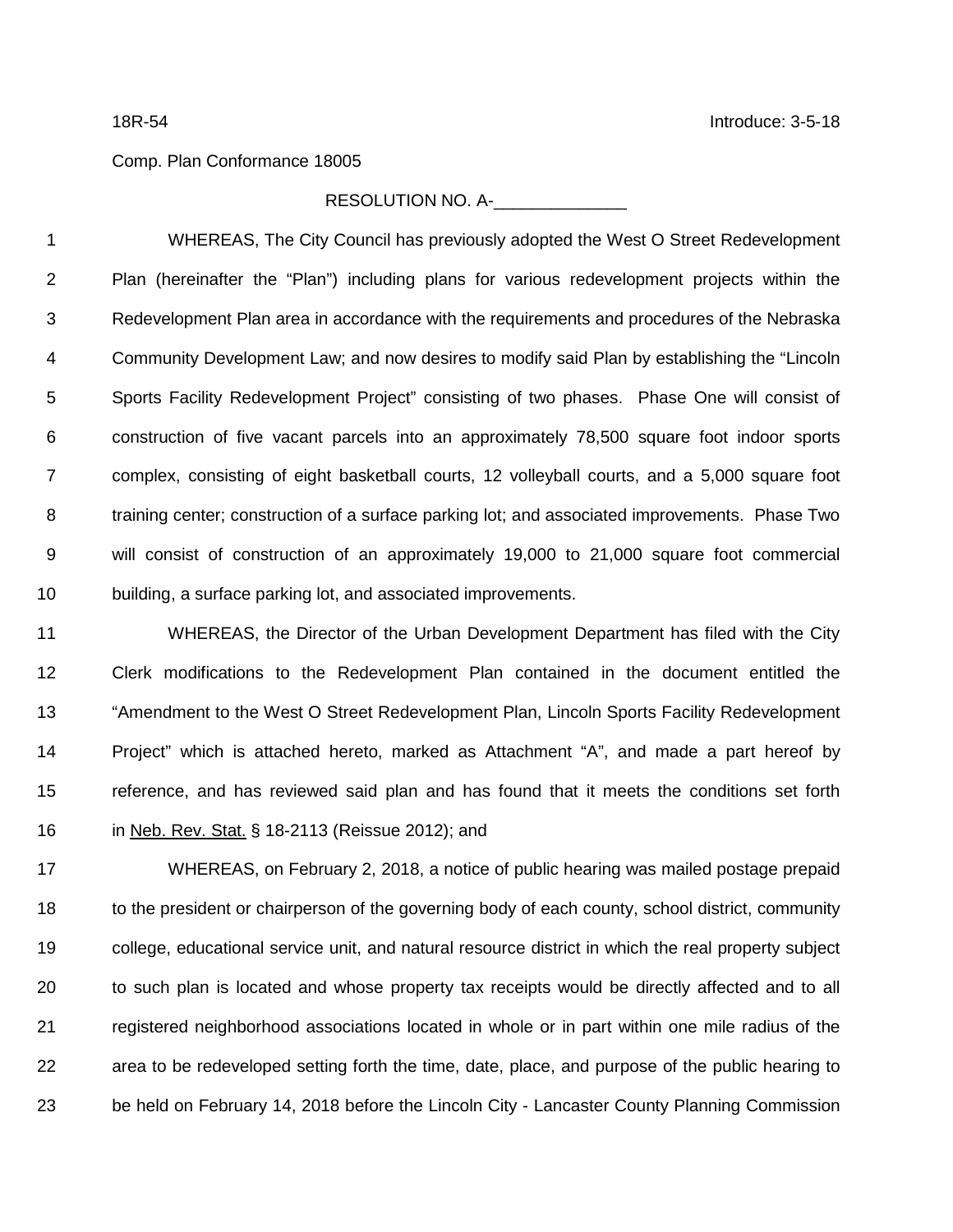regarding the proposed amendments to the Redevelopment Plan to add the Lincoln Sports Facility Redevelopment Project, a copy of said notice and list of said governing bodies and registered neighborhood associations having been attached hereto as Attachment "B" and "C" respectively; and

 WHEREAS, the proposed Amendment to the West O Street Redevelopment Plan to add the Lincoln Sports Facility Redevelopment Project were submitted to the Lincoln-Lancaster County Planning Commission for review and recommendations, and, on February 14, 2018, the Lincoln-Lancaster County Planning Commission held a public hearing relating to the Plan Amendment and found the Plan Amendment to be in conformance with the Comprehensive Plan and recommended approval thereof; and

 WHEREAS, on February 16, 2018 a notice of public hearing was mailed postage prepaid to the foregoing list of governing bodies and registered neighborhood associations setting forth the time, date, place, and purpose of the public hearing before the City Council to be held on March 12, 2018 regarding the proposed amendment to the Redevelopment Plan to add the Lincoln Sports Facility Redevelopment Project, a copy of said notice having been attached hereto as Attachment "D"; and

 WHEREAS, on February 23, 2018 and March 2, 2018, a Notice of Public Hearing was published in the Lincoln Journal Star newspaper, setting the time, date, place, and purpose of the public hearing to be held on March 12, 2018 regarding the proposed amendments to the West O Street Redevelopment Plan and to add the Lincoln Sports Facility Redevelopment Project, a copy of such notice having been attached hereto and marked as Attachment "E"; and

 WHEREAS, on March 12, 2018 in the City Council chambers of the County-City Building, 555 South 10th Street, Lincoln, Nebraska, the City Council held a public hearing 24 relating to the proposed modifications to the Redevelopment Plan and all interested parties were afforded at such public hearing a reasonable opportunity to express their views respecting 26 said proposed modifications to the redevelopment plan; and

-2-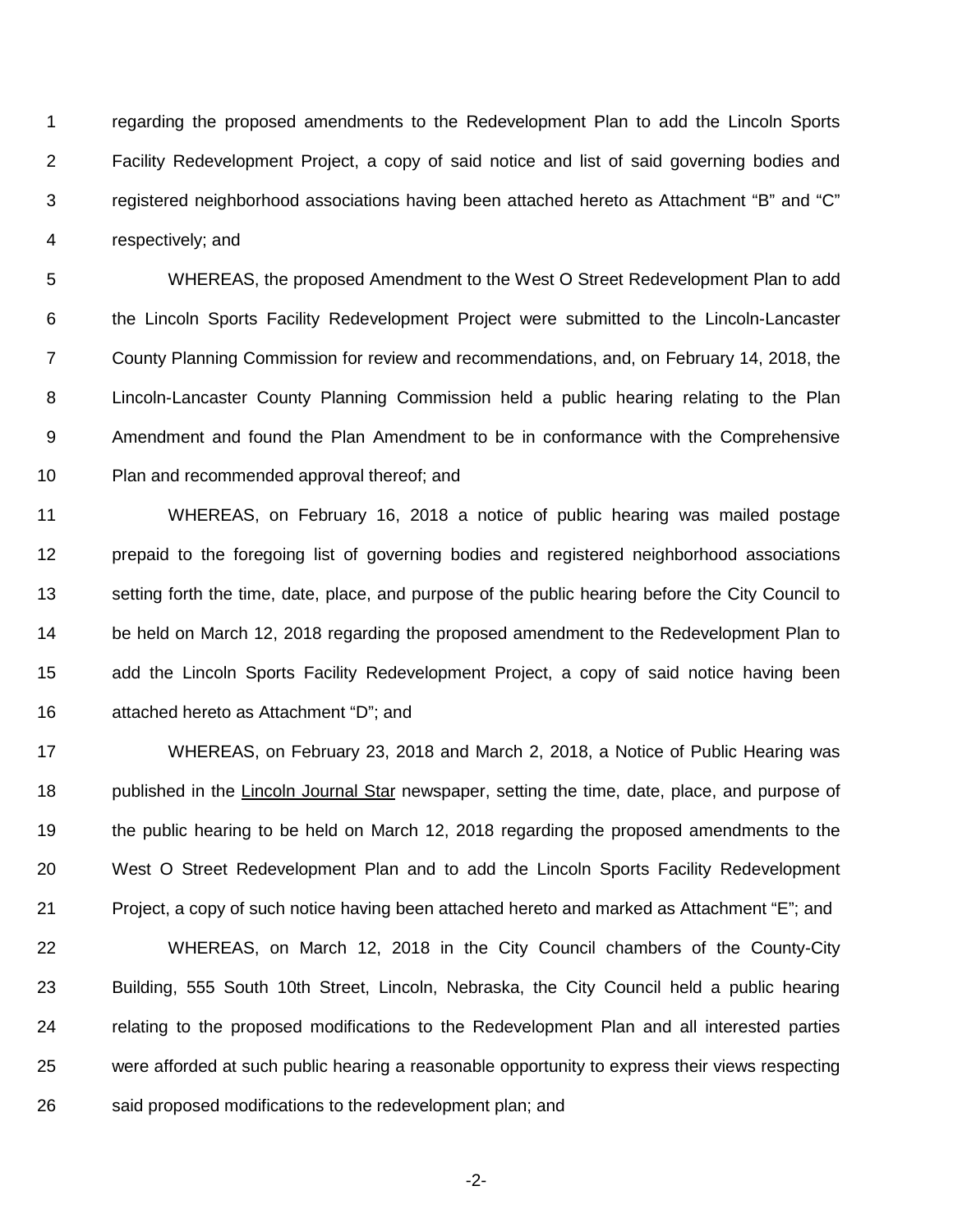- WHEREAS, the City Council has duly considered all statements made and materials submitted relating to said proposed modifications to the redevelopment plan.
- NOW, THEREFORE, IT IS FOUND AND DETERMINED by the City Council of the City of Lincoln, Nebraska as follows:

 1. That the Lincoln Sports Facility Redevelopment Project is described in sufficient detail and is designed with the general purpose of accomplishing a coordinated, adjusted, and harmonious development of the City and its environs which will promote the general health, safety, and welfare, sound design and arrangement, the wise and efficient expenditure of public funds, and the prevention of the recurrence of unsanitary or unsafe dwelling accommodations or conditions of blight.

 2. That incorporating the Lincoln Sports Facility Redevelopment Project into the West O Street Redevelopment Plan is feasible and in conformity with the general plan for the development of the City of Lincoln as a whole and said Plan is in conformity with the legislative declarations and determinations set forth in the Community Development Law.

 3. That the Lincoln Sports Facility Redevelopment Project would not be economically feasible without the use of tax-increment financing.

 4. That the costs and benefits of the redevelopment activities, including costs and benefits to other affected political subdivisions, the economy of the community, and the demand 19 for public and private services have been analyzed by the City Council as the governing body for the City of Lincoln and have been found to be in the long-term best interest of the City of Lincoln.

 NOW, THEREFORE, BE IT RESOLVED by the City Council of the City of Lincoln, Nebraska:

24 1. That the document attached hereto as Attachment "A" adding the Lincoln Sports Facility Redevelopment Project to the West O Street Redevelopment Plan, is hereby accepted and approved by the City Council as the governing body for the City of Lincoln.

-3-